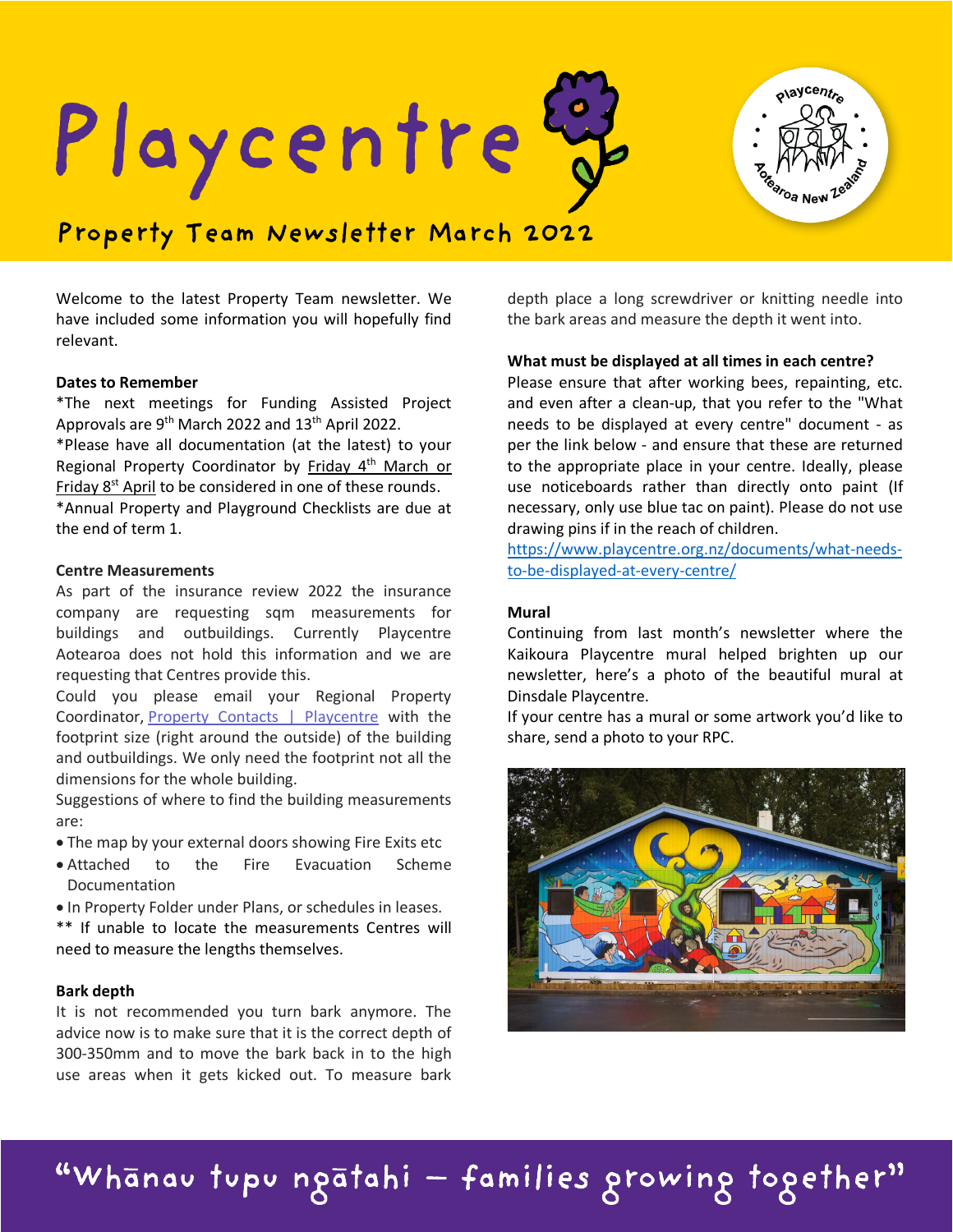#### **Smoke alarms**

Smoke alarms must be checked twice a year, it is a good idea to do this when you clean your heatpump filters or when you change your clocks. Give them a quick vacuum and wipe to remove dust, spiderwebs etc. and change the battery once a year. Smoke alarms must be installed in sleep rooms or nearby cots that are placed in the main space. Have a record of this in your property manual – draw up a simple table with what is required, and dates/terms completed.

# **Property FAQ**

FAQ are available on the website, [Property FAQ's |](https://www.playcentre.org.nz/property-faqs/)  [Playcentre/.](https://www.playcentre.org.nz/property-faqs/) These are updated as new questions are asked.

# **Annual Property and Playground Checklists**

Now is the time to complete your annual Property and Playground Checklists. These can be found under the Property Manual on the website: [9: Property Inspections](https://www.playcentre.org.nz/member/property/property-manual/9-property-inspections-and-checklists/)  [and Checklists | Playcentre.](https://www.playcentre.org.nz/member/property/property-manual/9-property-inspections-and-checklists/) Please complete and return these to your Regional Property Coordinator, [Property](https://www.playcentre.org.nz/learnwithus/property/property-contacts/)  [Contacts | Playcentre,](https://www.playcentre.org.nz/learnwithus/property/property-contacts/) before the end of Term 1.

These checks help us understand the condition of your property and playground and what works may need to be undertaken both now and in the future.

If you have any questions or require any assistance with these checklists, please contact your Regional Property Coordinator.

# **Property Projects**

Playcentre Aotearoa ask that all Centres talk to their Regional Property Coordinator at the very start of a project when you are initially thinking about undertaking a project. This is for both Playcentre funding assisted projects and non-Playcentre funded projects. Regional Property Coordinators will then provide advice and guidance with regards to your specific playcentre building and playground. This could prevent costly mistakes!

# **Property Maintenance Records**

Ensure that you keep a property folder with records of all maintenance you have completed at your Centre and who completed it. This should include bark and sand top ups with a record of the amount required, total cost, and the contractor who supplied/completed it. This will help members with future maintenance.

#### **Hire Documents**

The latest hire documents (in PDF and Word formats) are available on the website, **Property and equipment** | [Playcentre.](https://www.playcentre.org.nz/policiesandprocedures/categories/property-and-equipment/) Please download these forms each time you wish to hire out the Centre.

All hire forms need to be sent to your Regional Property Coordinator prior to the hire date.

FAQs for hiring out your Centre are available at [Property](https://www.playcentre.org.nz/property-faqs/)  [FAQ's | Playcentre.](https://www.playcentre.org.nz/property-faqs/)

# **Property Policy and Procedure Documents (and Project Application Forms)**

The latest Property Policy and Procedure Documents and Project Application Forms (for Playcentre Funding Assisted and Non Funded Projects) are available on the website, [Property and equipment | Playcentre.](https://www.playcentre.org.nz/policiesandprocedures/categories/property-and-equipment/) These documents are available in Word and PDF formats. Please make sure you also read the Documents "notes to help you complete the forms" to make sure you are supplying the correct information. Please do not alter these documents. Once completed these need to be sent to your Regional Property Coordinator.

# **Playcentre Aotearoa Hazardous Materials Management Plan**

A Playcentre Aotearoa Hazardous Materials Management Plan (HMMP) has been created which is an umbrella document for **ALL** Centres, including those that have already received Condition Surveys and Site-Specific Hazardous Materials Management (Asbestos, Lead or Mould) Management Plans. This document will be distributed, in a folder, to ALL Centres before the end of Term 1.

This document and any other documents, testing and materials **MUST** be kept available for anyone who is intending to do any work, maintenance, or cleaning at a Centre, including DIY members. It must be referred to even if you are intending to nail something to a wall in case the material on that wall is asbestos.

These documents should be kept in a specific Hazardous Materials Folder which holds all the available material and is accessible to anyone visiting, i.e. beside/near your sign-in tablet.

If you have any queries about what is in the Playcentre Aotearoa Hazardous Materials Management Plan or anything else in relation to Hazardous Materials please contact your Regional [Property](https://www.playcentre.org.nz/learnwithus/property/property-contacts/) Coordinator, **Property** [Contacts | Playcentre.](https://www.playcentre.org.nz/learnwithus/property/property-contacts/)

"Whānau tupu ngātahi — families growing together"